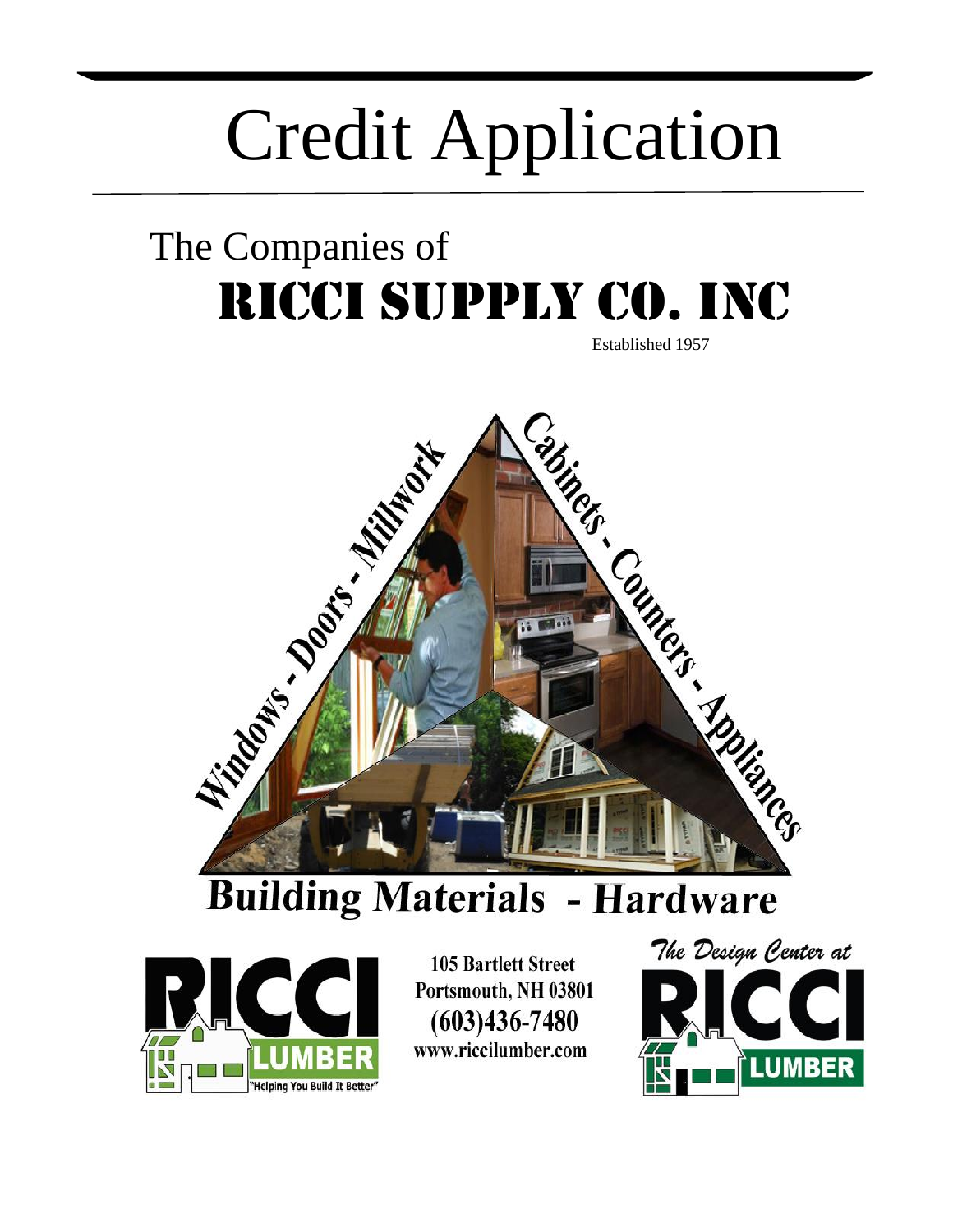

#### RICCI LUMBER –RICCI LUMBER DESIGN CENTER (Div. Of Ricci Supply Co Inc) 105 Bartlett St Portsmouth, NH 03801 (603)436-7480 Fax(603)436-2194

| Store/Sales Associate: The Contract of Requested Credit Line: \$<br><b>IMPORTANT NOTICE:</b> This application, terms agreement and guaranty must be fully completed and signed before it can be processed                                                                                                                                                                                                                   |                                                                                                                                                                                                                                                                                                                                                                                                                                                                                                                                                                                                                                                                                                                                                                                                                                                                                            |                                                                                                                                                                                                                                | Date: 20                                                                                                                                                                                                                       |
|-----------------------------------------------------------------------------------------------------------------------------------------------------------------------------------------------------------------------------------------------------------------------------------------------------------------------------------------------------------------------------------------------------------------------------|--------------------------------------------------------------------------------------------------------------------------------------------------------------------------------------------------------------------------------------------------------------------------------------------------------------------------------------------------------------------------------------------------------------------------------------------------------------------------------------------------------------------------------------------------------------------------------------------------------------------------------------------------------------------------------------------------------------------------------------------------------------------------------------------------------------------------------------------------------------------------------------------|--------------------------------------------------------------------------------------------------------------------------------------------------------------------------------------------------------------------------------|--------------------------------------------------------------------------------------------------------------------------------------------------------------------------------------------------------------------------------|
|                                                                                                                                                                                                                                                                                                                                                                                                                             |                                                                                                                                                                                                                                                                                                                                                                                                                                                                                                                                                                                                                                                                                                                                                                                                                                                                                            |                                                                                                                                                                                                                                |                                                                                                                                                                                                                                |
|                                                                                                                                                                                                                                                                                                                                                                                                                             |                                                                                                                                                                                                                                                                                                                                                                                                                                                                                                                                                                                                                                                                                                                                                                                                                                                                                            |                                                                                                                                                                                                                                |                                                                                                                                                                                                                                |
|                                                                                                                                                                                                                                                                                                                                                                                                                             |                                                                                                                                                                                                                                                                                                                                                                                                                                                                                                                                                                                                                                                                                                                                                                                                                                                                                            |                                                                                                                                                                                                                                |                                                                                                                                                                                                                                |
|                                                                                                                                                                                                                                                                                                                                                                                                                             |                                                                                                                                                                                                                                                                                                                                                                                                                                                                                                                                                                                                                                                                                                                                                                                                                                                                                            |                                                                                                                                                                                                                                |                                                                                                                                                                                                                                |
|                                                                                                                                                                                                                                                                                                                                                                                                                             |                                                                                                                                                                                                                                                                                                                                                                                                                                                                                                                                                                                                                                                                                                                                                                                                                                                                                            |                                                                                                                                                                                                                                |                                                                                                                                                                                                                                |
|                                                                                                                                                                                                                                                                                                                                                                                                                             |                                                                                                                                                                                                                                                                                                                                                                                                                                                                                                                                                                                                                                                                                                                                                                                                                                                                                            |                                                                                                                                                                                                                                |                                                                                                                                                                                                                                |
|                                                                                                                                                                                                                                                                                                                                                                                                                             |                                                                                                                                                                                                                                                                                                                                                                                                                                                                                                                                                                                                                                                                                                                                                                                                                                                                                            |                                                                                                                                                                                                                                |                                                                                                                                                                                                                                |
|                                                                                                                                                                                                                                                                                                                                                                                                                             |                                                                                                                                                                                                                                                                                                                                                                                                                                                                                                                                                                                                                                                                                                                                                                                                                                                                                            |                                                                                                                                                                                                                                |                                                                                                                                                                                                                                |
|                                                                                                                                                                                                                                                                                                                                                                                                                             |                                                                                                                                                                                                                                                                                                                                                                                                                                                                                                                                                                                                                                                                                                                                                                                                                                                                                            |                                                                                                                                                                                                                                |                                                                                                                                                                                                                                |
|                                                                                                                                                                                                                                                                                                                                                                                                                             |                                                                                                                                                                                                                                                                                                                                                                                                                                                                                                                                                                                                                                                                                                                                                                                                                                                                                            |                                                                                                                                                                                                                                |                                                                                                                                                                                                                                |
|                                                                                                                                                                                                                                                                                                                                                                                                                             |                                                                                                                                                                                                                                                                                                                                                                                                                                                                                                                                                                                                                                                                                                                                                                                                                                                                                            |                                                                                                                                                                                                                                |                                                                                                                                                                                                                                |
|                                                                                                                                                                                                                                                                                                                                                                                                                             |                                                                                                                                                                                                                                                                                                                                                                                                                                                                                                                                                                                                                                                                                                                                                                                                                                                                                            |                                                                                                                                                                                                                                |                                                                                                                                                                                                                                |
| TYPE OF OWNERSHIP: □Proprietorship □Partnership □Corporation □Trust □Other_________________________<br><b>BILLING REQUIREMENTS:</b> $\Box$ Purchase Order Required<br>Tax Exempt Number: ___________________(Please provide Certificate, if applicable) Contractor's License Number _______________                                                                                                                         |                                                                                                                                                                                                                                                                                                                                                                                                                                                                                                                                                                                                                                                                                                                                                                                                                                                                                            |                                                                                                                                                                                                                                | $\Box$ Sales Tax Exemption $\Box$ Authorized Purchasers (Please Attach List)                                                                                                                                                   |
| <b>BANK REFERENCE: Savings Checking D</b> Loan                                                                                                                                                                                                                                                                                                                                                                              |                                                                                                                                                                                                                                                                                                                                                                                                                                                                                                                                                                                                                                                                                                                                                                                                                                                                                            | <b>CONSTRUCTION AND MORTGAGE LOANS</b>                                                                                                                                                                                         | _Owner:____________________________                                                                                                                                                                                            |
|                                                                                                                                                                                                                                                                                                                                                                                                                             |                                                                                                                                                                                                                                                                                                                                                                                                                                                                                                                                                                                                                                                                                                                                                                                                                                                                                            |                                                                                                                                                                                                                                |                                                                                                                                                                                                                                |
|                                                                                                                                                                                                                                                                                                                                                                                                                             |                                                                                                                                                                                                                                                                                                                                                                                                                                                                                                                                                                                                                                                                                                                                                                                                                                                                                            |                                                                                                                                                                                                                                | Address: Analysis and the contract of the contract of the contract of the contract of the contract of the contract of the contract of the contract of the contract of the contract of the contract of the contract of the cont |
|                                                                                                                                                                                                                                                                                                                                                                                                                             |                                                                                                                                                                                                                                                                                                                                                                                                                                                                                                                                                                                                                                                                                                                                                                                                                                                                                            |                                                                                                                                                                                                                                |                                                                                                                                                                                                                                |
| $Phone: (\underline{\hspace{1cm}})$ $Fax(\underline{\hspace{1cm}})$                                                                                                                                                                                                                                                                                                                                                         |                                                                                                                                                                                                                                                                                                                                                                                                                                                                                                                                                                                                                                                                                                                                                                                                                                                                                            |                                                                                                                                                                                                                                | Phone:( ) Fax( )                                                                                                                                                                                                               |
|                                                                                                                                                                                                                                                                                                                                                                                                                             |                                                                                                                                                                                                                                                                                                                                                                                                                                                                                                                                                                                                                                                                                                                                                                                                                                                                                            |                                                                                                                                                                                                                                |                                                                                                                                                                                                                                |
|                                                                                                                                                                                                                                                                                                                                                                                                                             |                                                                                                                                                                                                                                                                                                                                                                                                                                                                                                                                                                                                                                                                                                                                                                                                                                                                                            |                                                                                                                                                                                                                                |                                                                                                                                                                                                                                |
| <b>BUILDING TRADE REFERENCES:</b> (TWO RECENT ACCOUNTS)                                                                                                                                                                                                                                                                                                                                                                     |                                                                                                                                                                                                                                                                                                                                                                                                                                                                                                                                                                                                                                                                                                                                                                                                                                                                                            |                                                                                                                                                                                                                                |                                                                                                                                                                                                                                |
| Name: when the contract of the contract of the contract of the contract of the contract of the contract of the contract of the contract of the contract of the contract of the contract of the contract of the contract of the                                                                                                                                                                                              |                                                                                                                                                                                                                                                                                                                                                                                                                                                                                                                                                                                                                                                                                                                                                                                                                                                                                            | Name: when the contract of the contract of the contract of the contract of the contract of the contract of the contract of the contract of the contract of the contract of the contract of the contract of the contract of the |                                                                                                                                                                                                                                |
| Address:                                                                                                                                                                                                                                                                                                                                                                                                                    | Address:                                                                                                                                                                                                                                                                                                                                                                                                                                                                                                                                                                                                                                                                                                                                                                                                                                                                                   |                                                                                                                                                                                                                                |                                                                                                                                                                                                                                |
| City:                                                                                                                                                                                                                                                                                                                                                                                                                       |                                                                                                                                                                                                                                                                                                                                                                                                                                                                                                                                                                                                                                                                                                                                                                                                                                                                                            |                                                                                                                                                                                                                                |                                                                                                                                                                                                                                |
| $Fax(\underline{\hspace{1cm}})$<br>Phone: (                                                                                                                                                                                                                                                                                                                                                                                 | $Phone: (\_\_)$                                                                                                                                                                                                                                                                                                                                                                                                                                                                                                                                                                                                                                                                                                                                                                                                                                                                            | $Fax(\_$                                                                                                                                                                                                                       |                                                                                                                                                                                                                                |
| <b>OUR TERMS:</b><br>In consideration of Ricci Supply Co. Inc., and/or subsidiaries selling to me or my agent(s), I (we) agree to the following terms:<br>1)<br>2)<br>3)<br>4)<br>5)<br>6)<br>Purchases and/or Deliveries are authorized to be made without signatures.<br>7)<br>8)<br>The Guaranty on the reverse side is expressly incorporated herein.<br>9)<br>Terms are subject to change without prior notice.<br>10) | To pay the monthly statement in full before the $25th$ of the month following the month of purchase.<br>In the event of the forgoing (1), I (we) agree to pay a finance charge of 1.5% monthly (18% per annum) on all unpaid past due balances.<br>In the event of nonpayment, I (we) agree to pay all cost and expenses of collection including reasonable attorney fees.<br>I (we) authorize the bank(s), supplier(s) stated above and or credit bureaus to disclose any credit information requested to secure a line of credit.<br>This agreement and all charges on the account are subject to approval of Ricci Supply Co. Inc., Credit Department.<br>I (we) agree that Ricci Supply Co. Inc. may, in accordance with the applicable laws, replevin any materials supplied under this agreement.<br>Payments made with a credit card/debit card will be assessed a transaction fee. |                                                                                                                                                                                                                                |                                                                                                                                                                                                                                |

#### Date:\_\_\_\_\_\_\_\_\_20\_\_\_ Signature:\_\_\_\_\_\_\_\_\_\_\_\_\_\_\_\_\_\_\_\_\_\_\_\_\_ Title:\_\_\_\_\_\_\_\_\_\_\_\_\_\_\_\_\_ If business is in joint names, ALL signatures are required: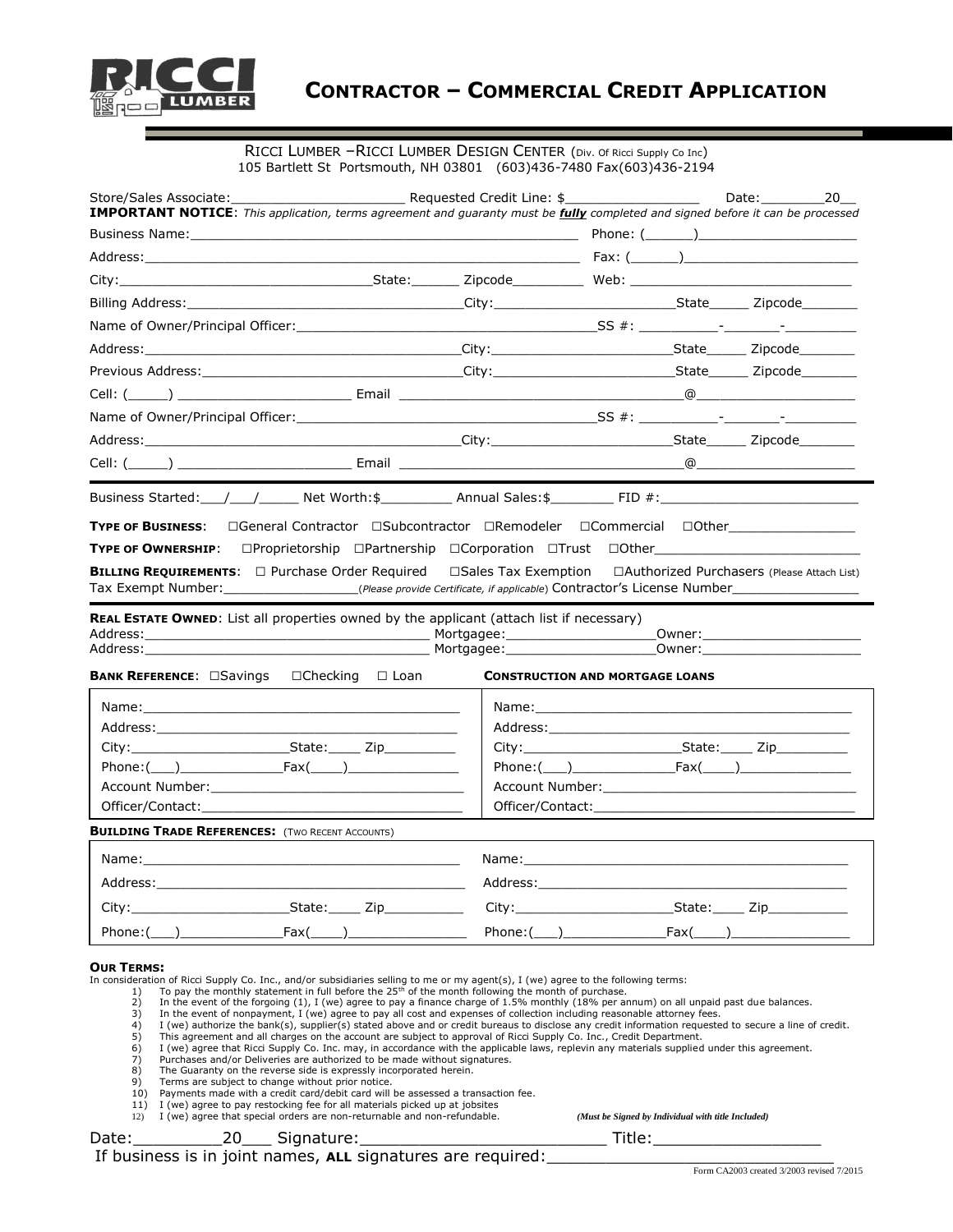

**CONTRACTOR – COMMERCIAL CREDIT APPLICATION**

RICCI LUMBER – RICCI LUMBER DESIGN CENTER (Div. Of Ricci Supply Co Inc) 105 Bartlett St Portsmouth, NH 03801 (603)436-7480 Fax(603)436-2194

Applicant's Name:

#### **GUARANTY**

In consideration of extending credit to the applicant on the front of this application hereof, the undersigned hereby unconditionally guarantees the timely payment to Ricci Supply Co. Inc. of all sums, now due or which may hereafter become due and payable by virtue of extension of credit to the applicant, including without limiting the generality of the foregoing, legal and other costs including lawful interest on said sum of collection.

The liability of the undersigned shall be primary, and if more than one person or the entity signs this agreement, shall be joint or several, and shall not be affected by any discharge, extension of time, release of security, acceptance of compromise, or any modification of the liability of the Customer and shall not be dependent upon recourse to any remedies against the Customer, except that the undersigned shall receive credit for any sum received on the Customer's account. The undersigned hereby waives any notice of the time and amount of extension of credit to the Customer, as well as rights to set-off, redemption and counterclaim which may be alleged to exist in favor of the Customer.

This agreement is intended to cover a running account or accounts by the Customer and will remain in full force and effect until 14 days withdrawn by writing sent by registered mail, return receipt requested and received at the above address. Such withdrawals shall be effective prospectively only, and this agreement shall remain in full force and effect with respect to all sums of money that are due and that become due from the customer as a result of transactions through and including the date 14 days after said withdrawal is received, including special orders not yet received and/or invoiced. No rights against the undersigned are waived by failure to exercise any rights against the Customer upon his default. The incorporation, merger, reorganization, filling of bankruptcy or sale of Customer's business shall not operate as termination of this guaranty. The undersigned hereby agrees to pay any and all said sums together with all legal and other costs, including attorney's fees enforcing the agreement contained herein both against the Customer and the undersigned. If any one part of this agreement in deemed to be unenforceable, then all other terms shall survive.

This agreement shall be effective immediately.

|                     | Witness my / our hand(s) and seal(s) this $\text{________}$ Day of $\text{________}$   |  | 20                                        |  |
|---------------------|----------------------------------------------------------------------------------------|--|-------------------------------------------|--|
|                     | INDIVIDUALLY AS GUARANTOR:<br>INDIVIDUALLY AS GUARANTOR:<br>INDIVIDUALLY AS GUARANTOR: |  |                                           |  |
| WITNESS             |                                                                                        |  |                                           |  |
| For Office Use Only |                                                                                        |  |                                           |  |
|                     |                                                                                        |  |                                           |  |
|                     |                                                                                        |  |                                           |  |
|                     |                                                                                        |  | Form CA2003 created 3/2003 revised 7/2015 |  |